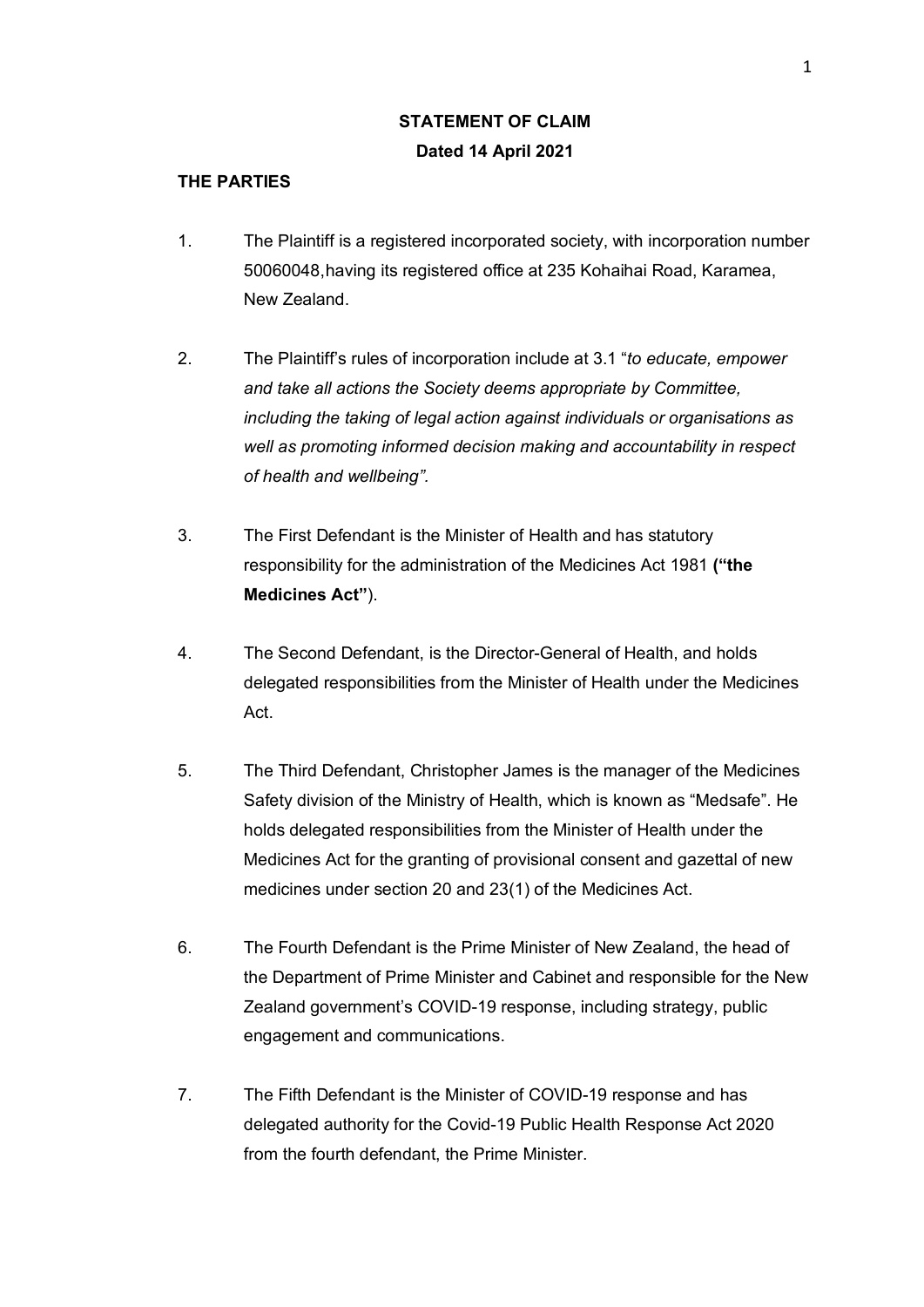8. The Sixth Defendant is the Attorney-General who is the senior law officer and who has overall responsibility for legal proceedings against the Crown including pursuant to the Crown Proceedings Act and for ensuring compliance by the Crown with the rule of law.

### **BACKGROUND**

- 9. In late 2019 an infectious disease, which came to be known as "Covid-19", was first reported in Wuhan, China. It was reported as causing death to approximately 1/3 of those it infected. The public initially knew very little about Covid-19 and it was very frightening for many people.
- 10. From 16 January 2020 until 19 March 2020, Covid-19 was classified by Public Health England as a High Consequence Infectious Disease "HCID", alongside diseases such as Ebola Virus, Lassa Fever, Avian Influenza H7N9 and H5N1 and H5N6 and H7N7, Monkeypox, Pneumonic Plague and Severe Acute respiratory syndrome "SARS".
- 11. The first reported case of Covid-19 in New Zealand was on 22 February 2020.
- 12. From 16 March 2020, the status of COVID-19 was downgraded from a HCID by Public Health UK, due inter alia to more information about mortality rates (low overall), and greater clinical awareness.
- 13. Throughout 2020 the New Zealand government published a series of strategies, policies, emergency legislation and orders, intended to direct and support the NZ government's evolving response to Covid-19.
- 14. The initial NZ government strategy was to "flatten the curve", in order to avoid overloading hospitals, intensive care facilities and the demand on ventilators.
- 15. On or about 8 May 2020 the NZ Government strategy changed from "flattening the curve" a strategy of "eliminating" Covid-19 from New Zealand.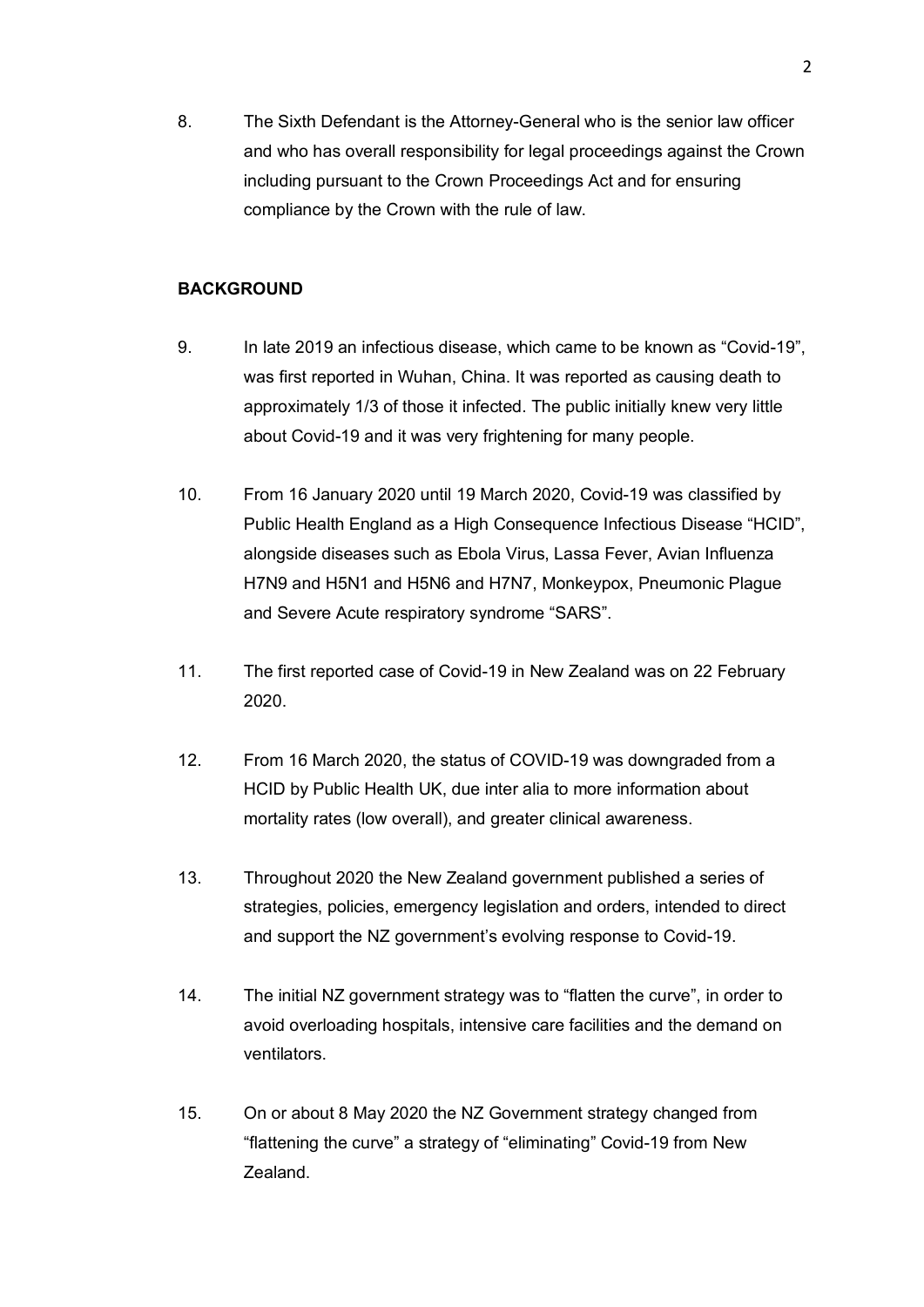- 16. In or about May 2020 the fourth defendant announced Covid-19 had been eliminated from New Zealand. Since May 2020, most reported cases of COVID-19 have been people who tested positive in a "PCR test" at MIQ quarantine facilities after travelling from overseas or people traced to them.
- 17. By 1 April 2021 there had been 2112 reported cases of Covid in New Zealand and 26 deaths with Covid. Since 30 May 2020 there have been only four deaths with Covid in New Zealand and Covid-19 remains officially eliminated in New Zealand.

### **THE COVID VACCINE PROGRAM**

- 18. From mid-2020 representatives of the government, including the Prime Minister of New Zealand and Minister of COVID, publicly announced on various occasions that New Zealand was participating in an international COVID-19 vaccine development programme.
- 19. Vaccine development appears to have been the main focus of New Zealand's COVID-19 exit strategy. There has been very little public comment by the government about other more orthodox ways of enhancing immunity to protect against COVID-19, for example with vitamin D, zinc, vitamin B, vitamin C or by repurposing of other approved medicines such as Ivermectin, steroids and other anti-inflammatory medications. This is despite reports overseas and published research that many of these are effective to prevent or manage COVID-19.
- 20. In September 2020 the Minister of Finance approved an indemnity by the New Zealand government to protect Pfizer the promoter of the new Pfizer COVID-19 vaccine, against any claims.
- 21. In October 2020 the fourth defendant announced the NZ government would be purchasing the Pfizer/BioNTec 162 (Comirnaty) vaccine with the ("the Pfizer mRNA vaccine").
- 22. On 17 December 2020 the Prime Minister and Ministers of Science, Covid and Health jointly announced inter alia: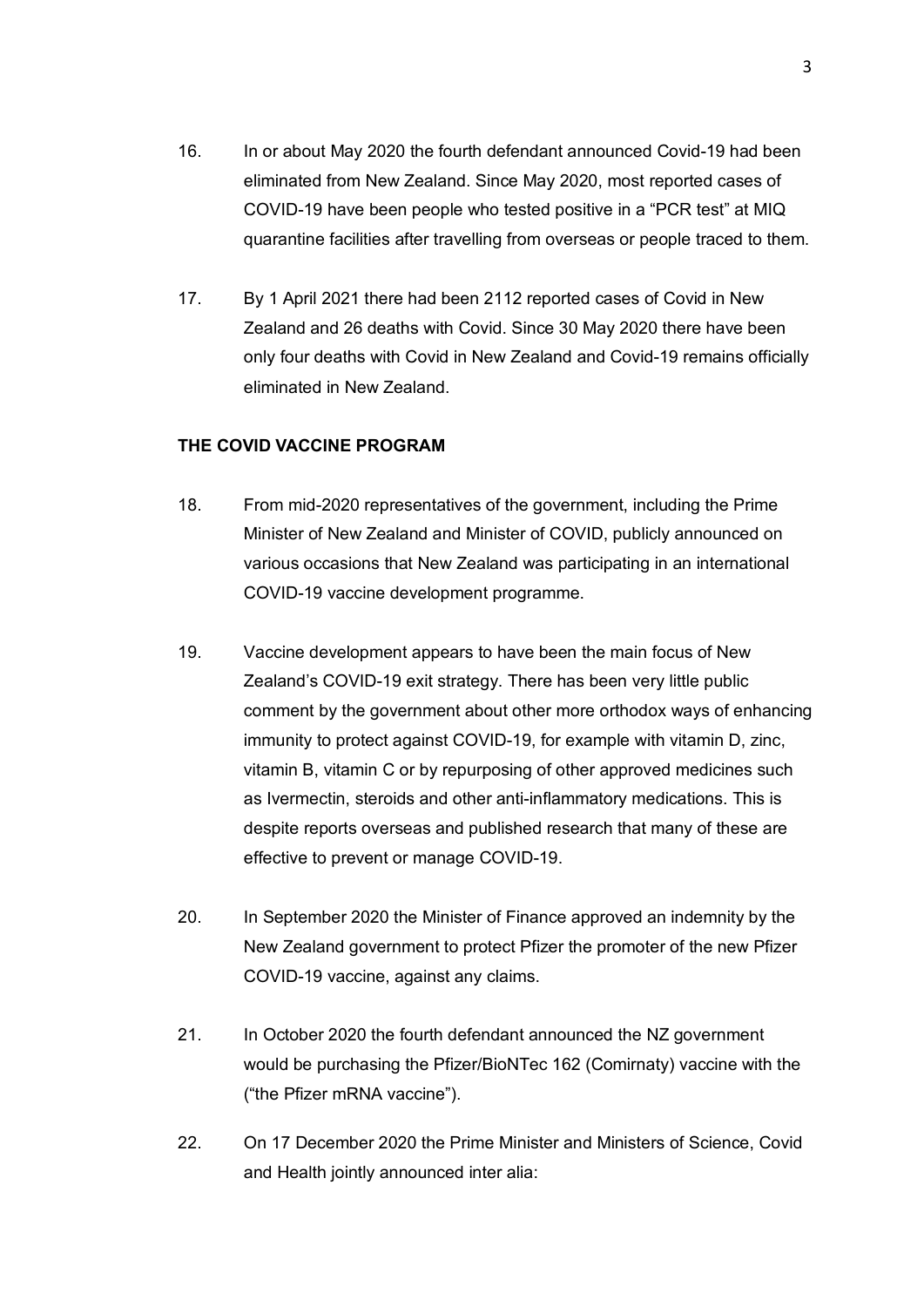- a. two new vaccines had been secured for New Zealand,
- b. 15 million vaccines had been pre-ordered for New Zealand, enough for every New Zealander;
- c. Medsafe processes for approving these vaccines had been streamlined for timeliness; and
- d. readiness for the largest ever immunisation progress was progressing well and systems were on track to deliver first vaccines to border workers in the 2nd quarter of 2021 with vaccination of general population in the second half of the year.
- 23. On 1 February 2021 Medsafe published an agenda for the 109th meeting of the Medicines Assessment Advisory Committee, to be held on 2 February 2021. Item 4.1 of this agenda is headed

*"Applications for consent to distribute a new medicine under section 20/23/24 of the Medicines Act 1981 (referred by the Minister of Health under section 22(2).* 

Agenda at 4.1: *"Comirnaty (COVID-19 mRNA vaccine), 0.5 mg/mL (TT50- 10853) Pfizer New Zealand Limited.* 

*This product is a prescription medicine proposed for prevention of COVID-19 disease caused by SARS-CoV-2 in adults and adolescents from 16 years of age and older.* 

*Comirnaty is a new vaccine employing novel technology (mRNA) and works by triggering the immune system to protect against COVID-19 disease…."*

24. On 3 February the third defendant published a Gazette notice ("the Gazette notice"), under delegated authority from the first defendant, advising of "Provisional Consent to the Distribution of a New Medicine" for Comirnaty COVID-19 mRNA vaccine" ("the Pfizer mRNA vaccine") pursuant of s23(1) of the Medicines Act 1981.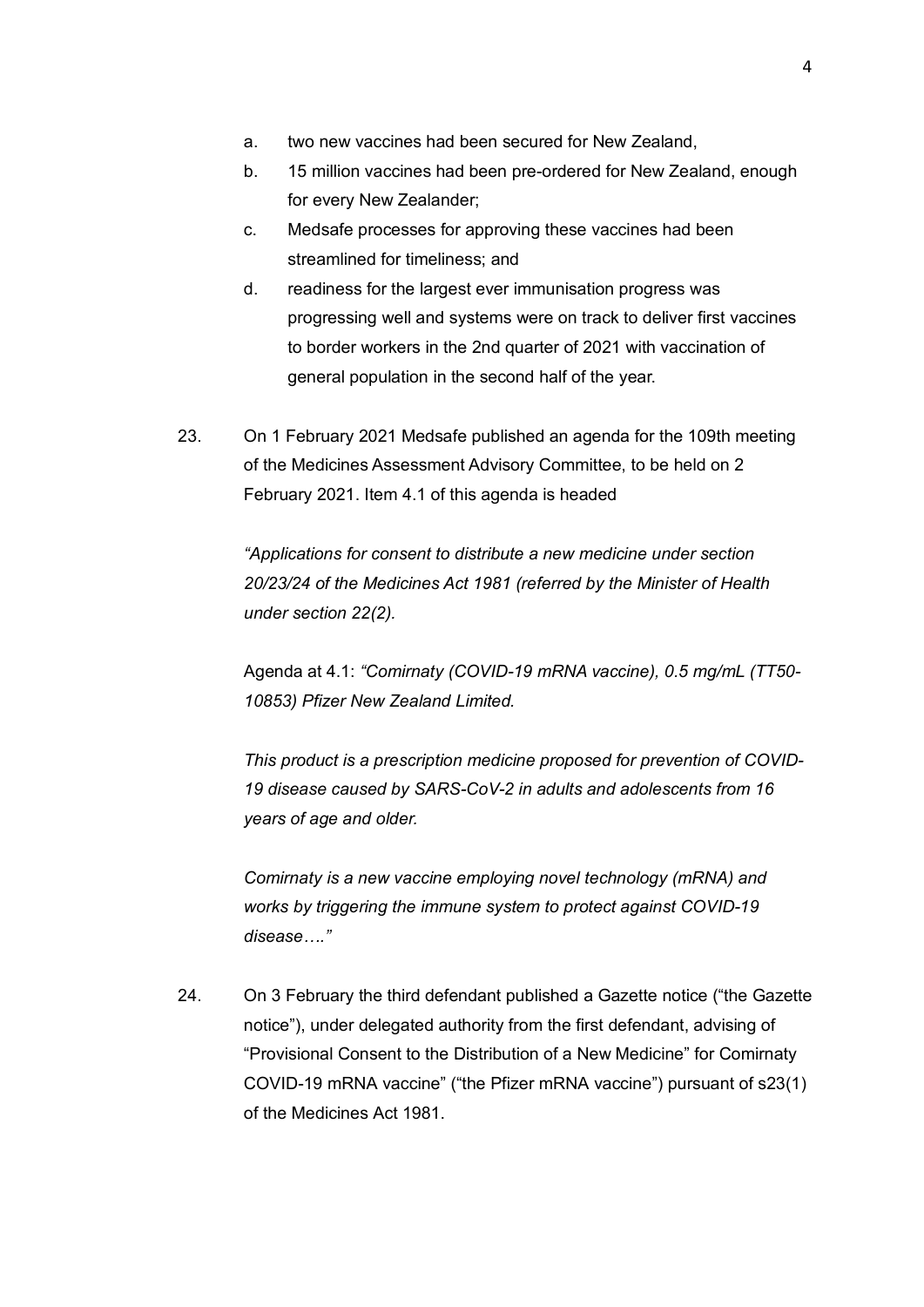- 25. The Gazette notice stated inter alia:
	- a. Provisional consent was granted for nine months to address an urgent clinical need;
	- b. The active ingredient is BNT162b2 [mRNA] 0/5mg/ml;
	- c. The New Zealand sponsor was Pfizer New Zealand Ltd;
	- d. The provisional consent was given subject to the New Zealand sponsor fulfilling 58 obligations within specified dates between February and July 2021;
	- e. The obligations required various information including certification, data, analysis, reassessment, active substance process validation, descriptions of technology, discussion of results, additional data to demonstrate the purity of S1 and S2 proteins generated by the process, active substance and finished product specifications including for different batches, review of specifications for mRNA integrity, evaluation of impurities, validation of upscaling from laboratory to commercial facilities, verification of testing methods and an array of other analysis and process verification information relevant to the safety, efficacy and integrity of the new medicines.
- 25. The Gazette notice did not state:
	- a) that the Pfizer vaccine was a prescription only medicine, and
	- b) did not state which categories of people were within the "limited number of patients" anticipated by a s23(1) provisional consent.
- 26. On 10 February 2021 the fifth defendant announced Cabinet approval for the Pfizer mRNA vaccine to be administered to everyone in New Zealand aged 16 years and older. There was no reference to the section 23(1) provisional consent being only for treatment of a limited number of patients.
- 27. From on or about 8 March 2021 the government developed a communications strategy with internal and external communications advisors, and published a series of advertisements on www.beehive.govt.nz and on media including TV, radio and newspapers and social media ("the Pfizer vaccine advertisements").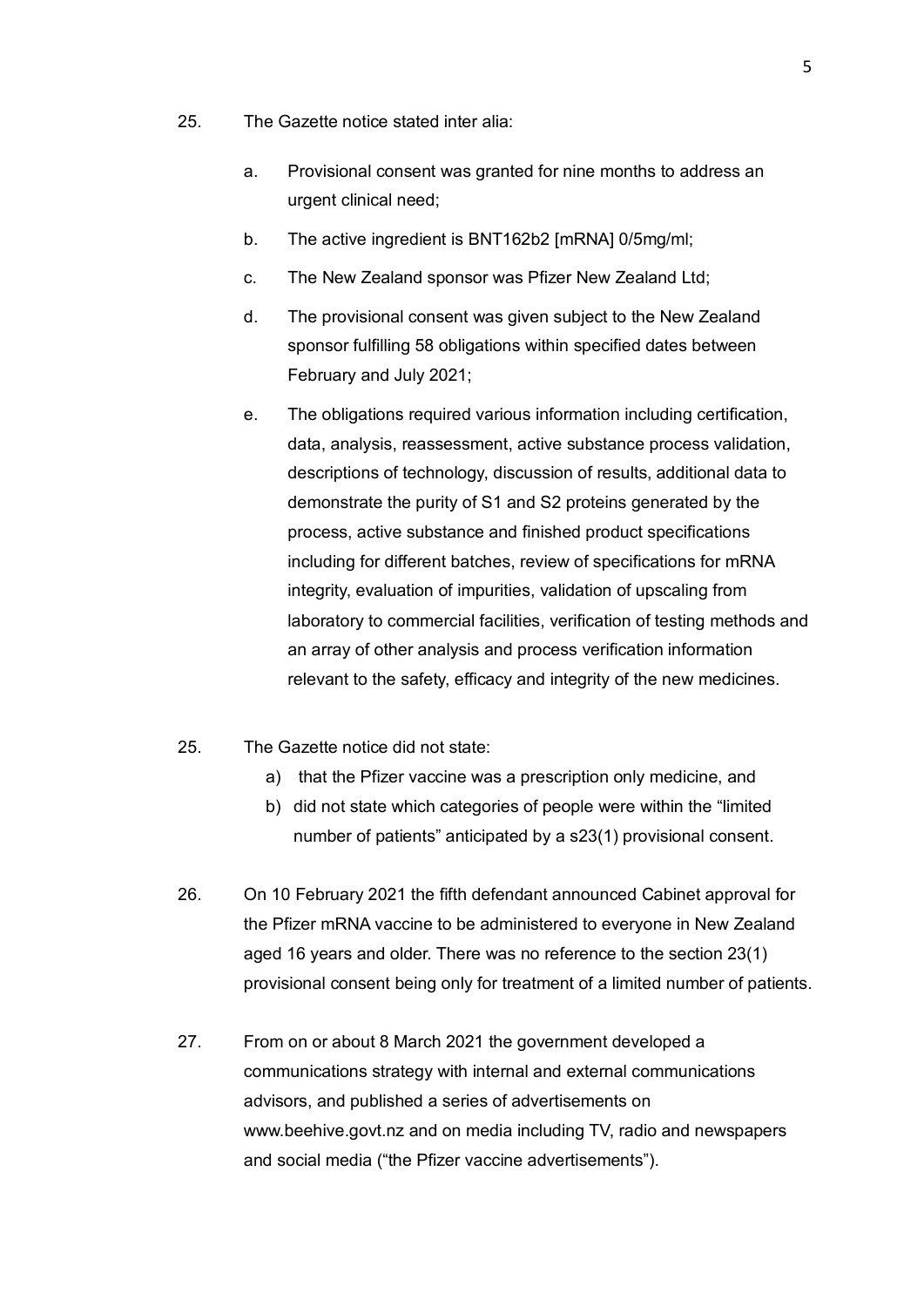28. The Pfizer vaccine advertisements referred to a four staged COVID-19 "vaccination rollout plan" to everyone in the New Zealand over 16. This includes healthy New Zealanders and people who are at little risk of exposure to COVID-19, and people who due to their age and state of health are unlikely to suffer any significant adverse effects in the event they became exposed to COVID-19.

Particulars:

#### *New Zealand's vaccination rollout plan*

*The rollout plan for the Pfizer vaccine is simple. Everyone in the Country aged 16 and over falls into one of four groups. Firstly we'll protect those most at risk of picking up the virus in their workplace- and then those most at risk of getting seriously ill or dying form COVID-19.*

| <b>NOW</b>  | <b>FROM MARCH</b> | FROM MAY                     | <b>FROM JULY</b> |
|-------------|-------------------|------------------------------|------------------|
| Group 1     | Group 2           | Group 3                      | Group 4          |
| Border and  | Frontline         | $65+$ and people with        | Everyone else    |
| MIQ workers |                   | underlying health conditions |                  |

#### *More strength. More freedom. More options*

*We'll let you know when it's your turn for the vaccine. Until then please keep using the NZ COVID-19 tracer app, and stay home if you are sick. Covid19.govt.nz/vaccine Unite against COVID-19 New Zealand government*

*More strength. More freedom. More options We'll let you know when it's your turn for the vaccine. Until then please keep using the NZ COVID-19 tracer app and stay home if you are sick. covid19.govt.nz/vaccine Unite against COVID-19 New Zealand government*

28. The advertisements for the vaccination rollout plan included the following representations in a national media campaign, including in The Press and many other newspapers on or about Saturday 13 March 2021: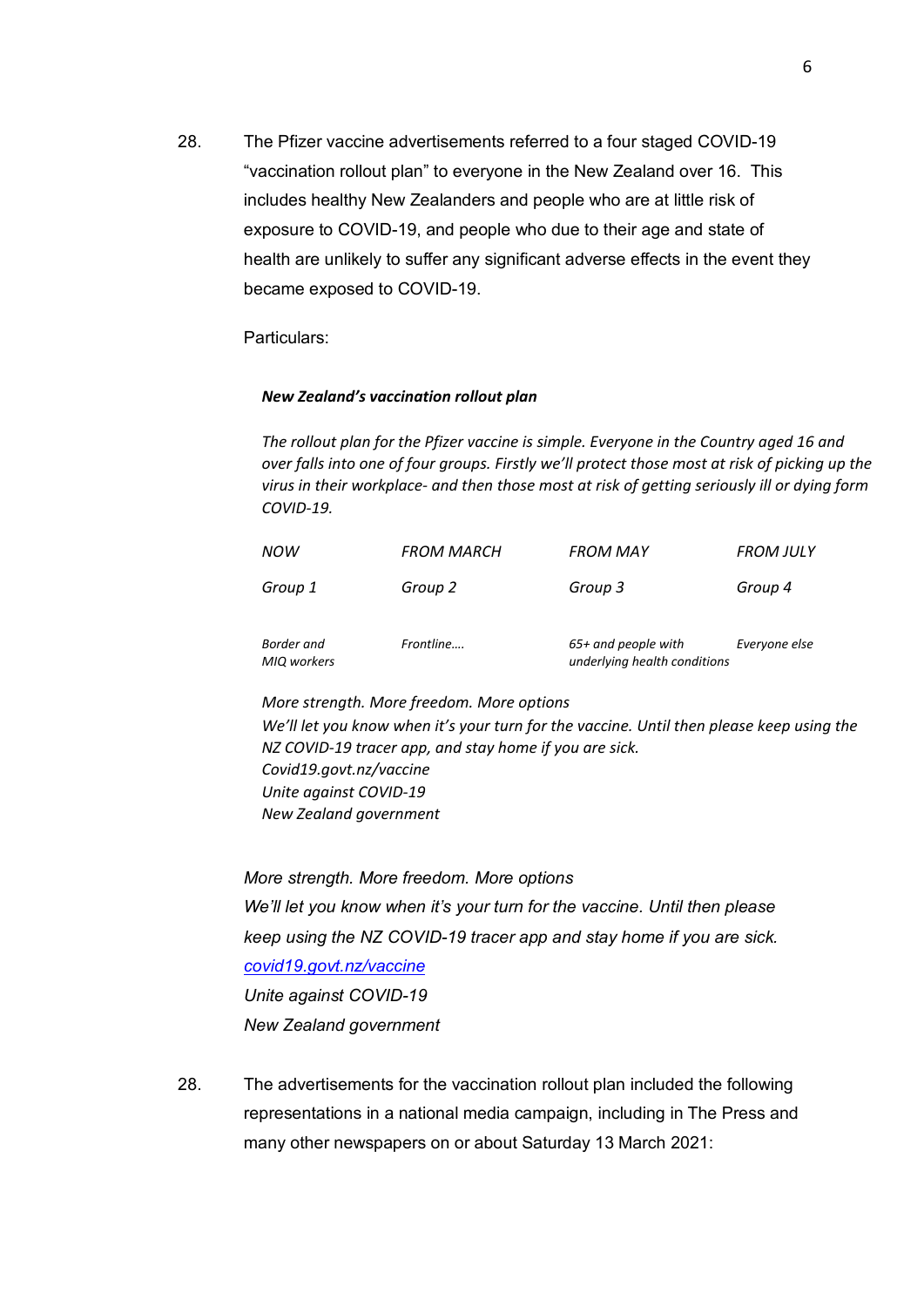*"Any vaccine's strength is in numbers. The more of us who get vaccinated the stronger and safer we'll all be.*

*It will give us more freedom in our daily lives, and more options for our whanau, our businesses and our country. Because when we roll up our sleeves, we're helping to protect all of us.*

#### *Here are the key facts about the Pfizer vaccine:*

### **It's safe**

*It has been approved by our own Medsafe experts. Its also already been used successfully all around the world by millions of people, and by thousands here in New Zealand too.*

### **Its effective**

*The Pfizer vaccine is 95% effective when you receive both doses*

### **It's free**

*The vaccine will be free for everyone in New Zealand. We have secured over 10 million doses of the Pfizer vaccine. That's enough for all of New Zealand."*

- 29. Since then, the Second, Fourth and Fifth Defendants and other Ministers of the Crown including the Associate Minister of Helath/Minister for Pacific Peoples Hon Aupito William Sio and the Minister for Seniors Dr Ayesha Verrall (who are both represented by the Seventh Defendant) have made numerous claims that:
	- a) the Pfizer vaccine is "safe and effective",
	- b) the Pfizer vaccine is approved by Medsafe and
	- c) the Medsafe approval means the Pfizer vaccine is safe.
- 30. In fact, the Pfizer vaccine has only been granted "provisional consent" under Section 23(1) of the Medicines Act 1981 which provides for approval only where the Minister is of the opinion that it is desirable that the medicine be sold, supplied or used "on a restricted basis for the treatment of a limited number of patients".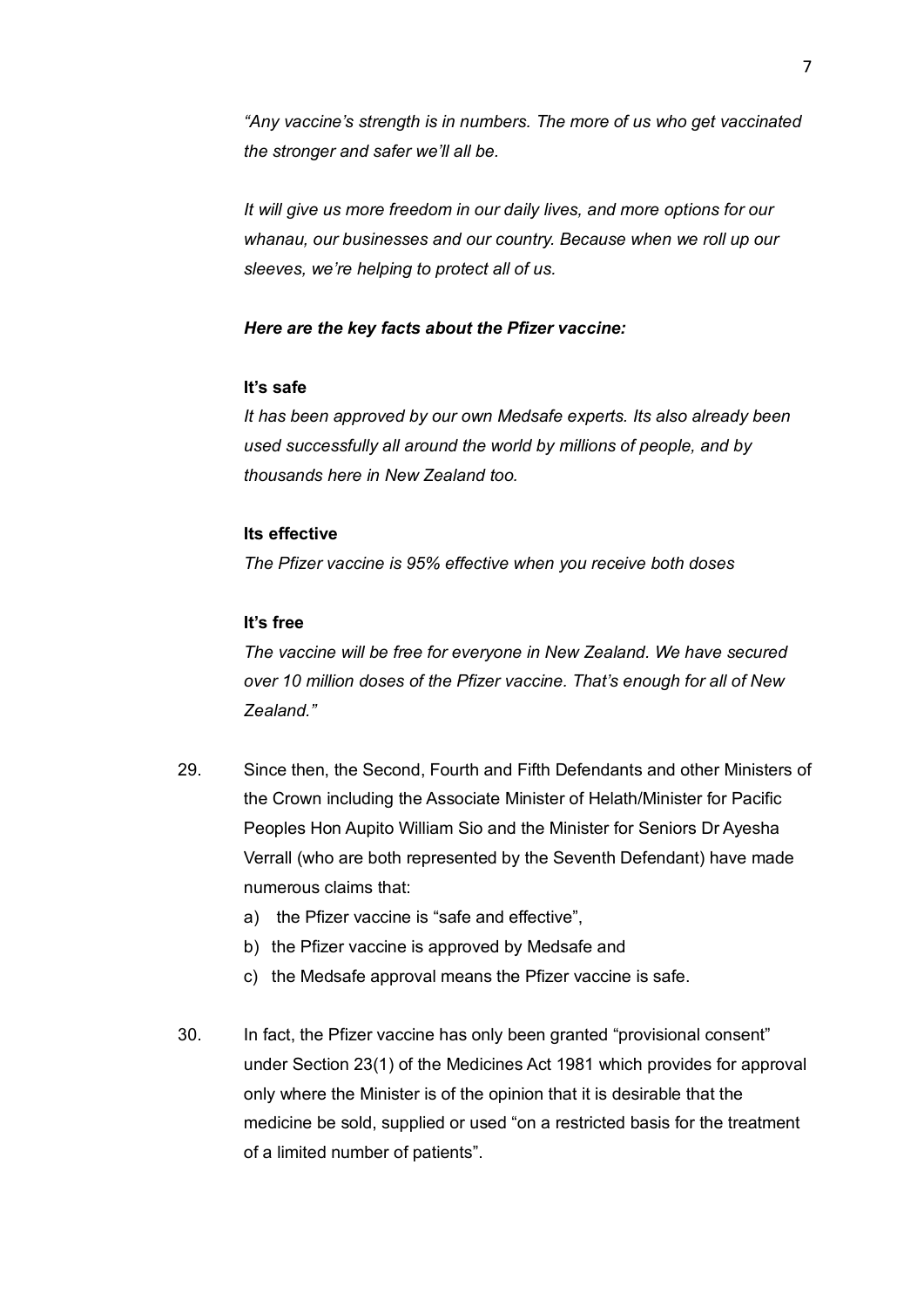31. The statutory scheme of the Medicines Act generally requires extensive testing of new medicines before they can be sold, supplied or distributed. Section 23(1) provides an exception which allows "provisional consent" to be given where clinical trials and other safety testing is not complete, but only for restricted treatment of a limited number of patients.

## **FIRST CAUSE OF ACTION: BREACH OF THE MEDICINES ACT 1981- First, second, third and sixth defendants**

- 32. The plaintiff repeats paragraphs 1 to 31 of this Statement of Claim and says the New Zealand vaccination rollout plan is unlawful and in breach of the s23(1) provisional consent because injecting "everyone in the country aged 16 and over" is not "the "treatment of a limited number of patients":
- a. The vaccination rollout plan proposes to inject everyone in the country aged 16 and over including:
	- i. People who are healthy and have strong immunity;
	- ii. People who already have antibodies to COVID-19 from prior exposure;
	- iii. People who have medical conditions which may expose them to particular risks fromthe Pfizer mRNA vaccine;
	- iv. People who are pregnant or breastfeeding;
	- v. People who are on medications which have not been tested in conjunction with thePfizer mRNA vaccine;
	- vi. People with a history of allergies or anaphylactic shock reactions to ingredients in the Pfizer vaccine or other medicines;
	- vii. People who oppose the vaccine on ethical or religious grounds;
	- viii. People who are not in a risk group for COVID-19;
	- ix. People who would prefer to self-isolate than be exposed to this novel mRNAvaccine.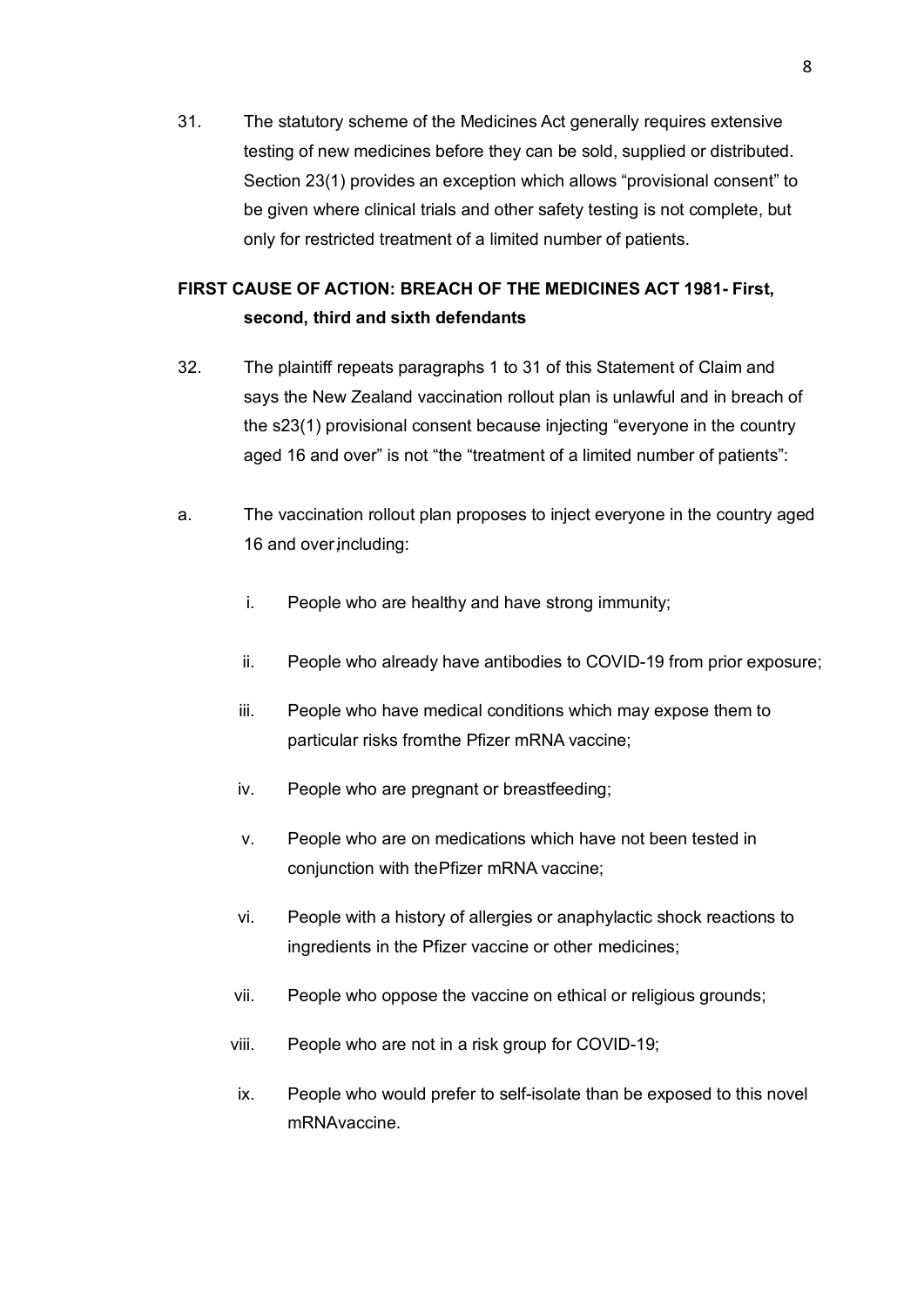- b. Further the New Zealand vaccination rollout plan fails to recognise or consider:
	- i. There are other safe and established methods of protecting against and treating forCOVID-19;
	- ii. COVID-19 is claimed by the defendant's to be eliminated from New Zealand;
	- iii. New Zealand already has effective measures in place to manage COVID-19.

## **WHEREFORE THE PLAINTIFF SEEKS:**

- a. A declaration that the New Zealand vaccination rollout plan is unlawful and in breach of the s23(1) Provisional Consent because the injection of "everyone in New Zealand aged 16 and over" is not "the treatment of a limited number of patients".
- b. An order directing the Government to stay the vaccination rollout plan.
- c. An order directing the First and Second Defendants to enforce section 23(1) in relation tothe Pfizer vaccine and the vaccination rollout plan.
- d. Costs.

# **AND BY WAY OF A SECOND CAUSE OF ACTION: JUDICIAL REVIEW- First second, third and sixth defendants**

The Plaintiff repeats paragraphs 1 to 31 of this Statement of Claim and further says:

- 33. The Medicines Act provides for the classification of medicines as prescription, restricted (pharmacists-only) medicines or pharmacy-only medicines, based on the risk profile of the medicine and the extent of medical overview required for its safeuse.
- 34. By way of comparison the annual influenza vaccination is a prescription only medicine.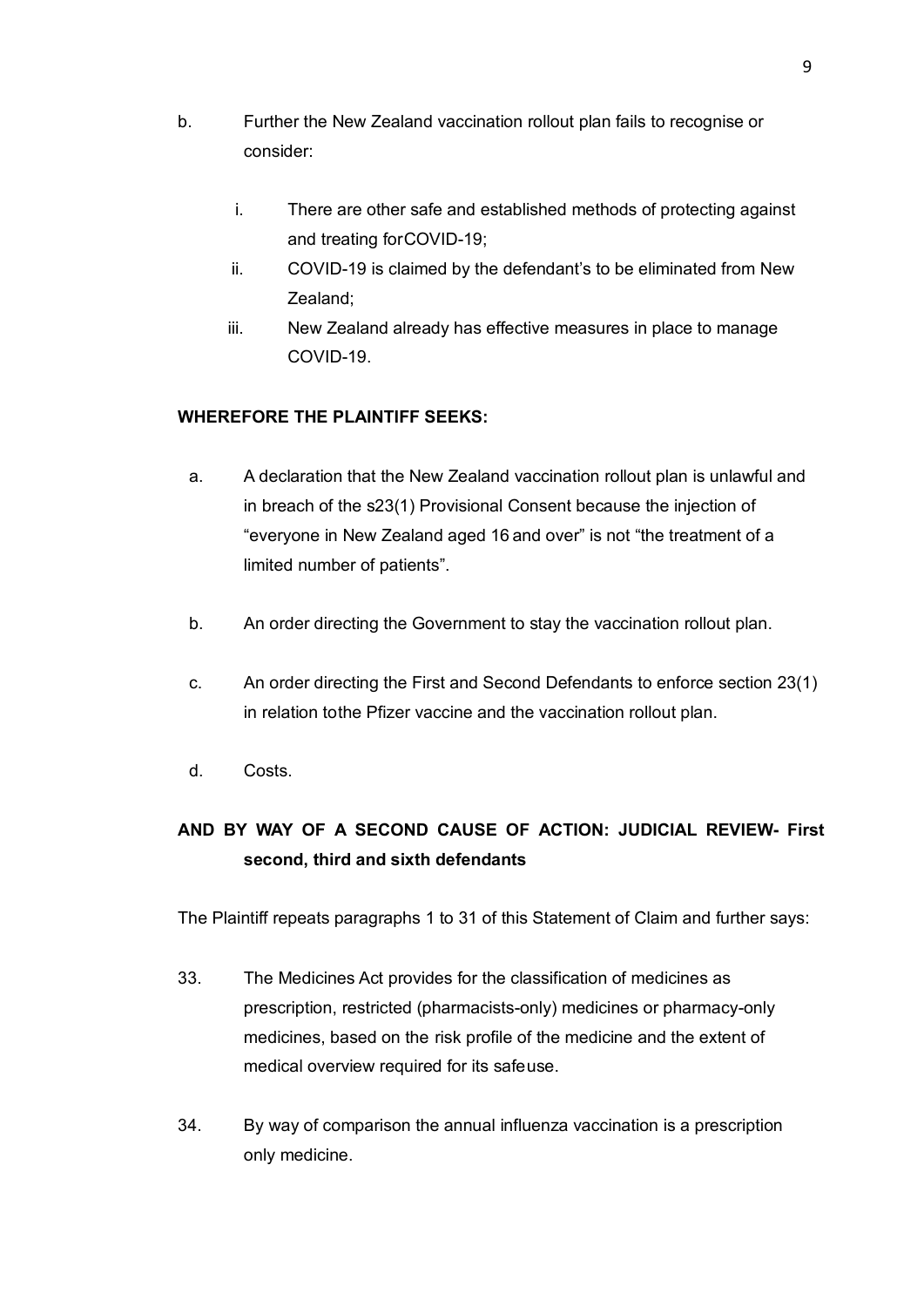- 35. On 1 February 2021 the agenda presented by the third defendant on behalf of the first defendant for the application to the 109th meeting of the Medicines Advisory Committee ("MAAC") to be held on 2 February 2021, seeks advice on the approval of the Pfizer vaccine as a prescription only medicine.
- 36. The Gazette notice for the Pfizer vaccine dated 3 February which followed from that advice omits any reference to the provisional consent being on a prescription only basis.
- 37. No evidence is publicly available to explain if the omission of the "prescription" classification was by error, or if a decision was made to omit this and any other restrictions on use. To date the defendants have failed to answer the plaintiff's questions about this, which were set out in an OPEN LETTER dated 31 March 2021 from the Plaintiff's lawyer Sue Grey to each of the defendants or provide any reasons for this omission.
- 38. The omission means that this novel medicine with only provisional consent can be injected by people including people who have completed a brief "vaccinator" course but have no medical training and who are unqualified to give medical advice on questions that are important for informed decision making and which may affect the safety and welfare of recipients.
- 39. The plaintiff seeks judicial review of the decision of the first and third defendant to purport to grant provisional consent under s23(1) of the Medicines Act for this novel medicine was unlawful, unreasonable and/or irrational:
- 40. Particulars:
	- a) Failure to identify the criteria for assessing the limited number of patients may be prescribed the Pfizer vaccine;
	- b) Failure to ensure the vaccine rollout plan limited the rollout in accordance with the intent of s23(1)
	- c) Failure to require compliance with the 58 conditions of the provisional consent before rollout of the Pfizer vaccine;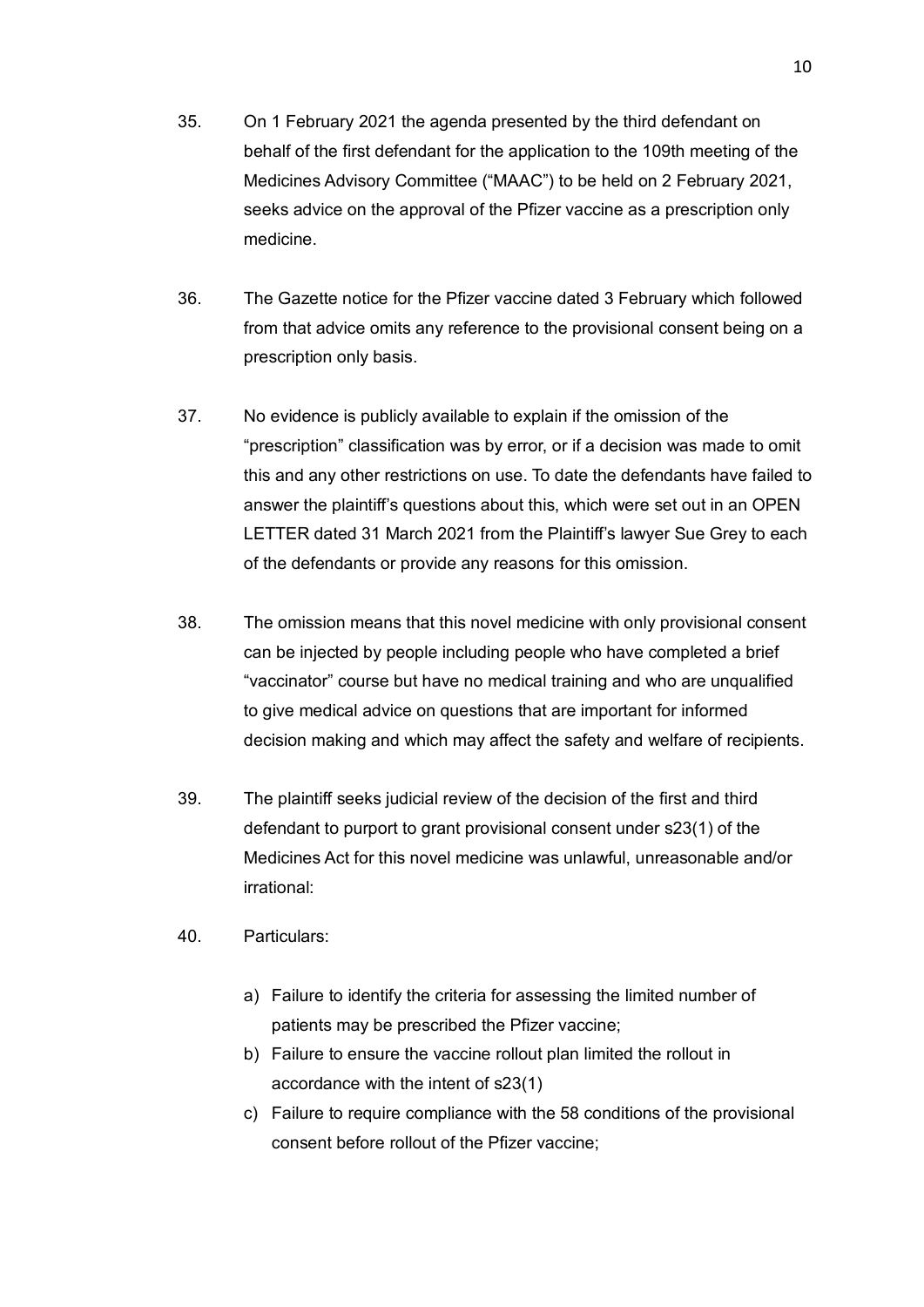- d) Failure to require completion of Stage 1,2 and 3 clinical trials to assess safety and effectiveness before rollout of the Pfizer vaccine;
- e) Failure to impose a "prescription only" classification;
- f) Failure to undertake any risk/benefit assessment for different categories of patients, or people with different medical conditions;
- g) Relying on Emergency Approvals of the Pfizer vaccine in other countries where COVID-19 is not eliminated and which accordingly which have a different risk profile than New Zealand.
- h) Promoting a regime which allows the Pfizer vaccine to be injected by employees, agents and/or contractors who have no medical training and who are unable to give medical advice on the safety or otherwise for patients with different medical conditions and without informed consent.

## **WHEREFORE THE PLAINTIFF SEEKS:**

- A. A direction that the decision of the First and Third Defendants as set out in the Gazette notice dated 3 February 2021 must be set aside and a direction that the application be reconsidered pursuant to the purpose of the Medicine Act, the statutory scheme and section 23(1) of the Medicines Act.
- B. An order directing the Government to stay the vaccination rollout plan until the reconsideration in (A) above is completed;
- C. Costs.

# **AND BY WAY OF A THIRD CAUSE OF ACTION: BREACH OF THE FAIR TRADING ACT 1986- All defendants**

The Plaintiff repeats paragraphs 1 to 31 of this Statement of Claim and further says:

41. All the defendants are 'in trade" due to the purchase of the Pfizer vaccines, providing an indemnity for any harm caused by the Pfizer vaccines, and the engagement of public relations consultants to develop "Unite against COVID-19" advice sheets, a media campaign, and promotion and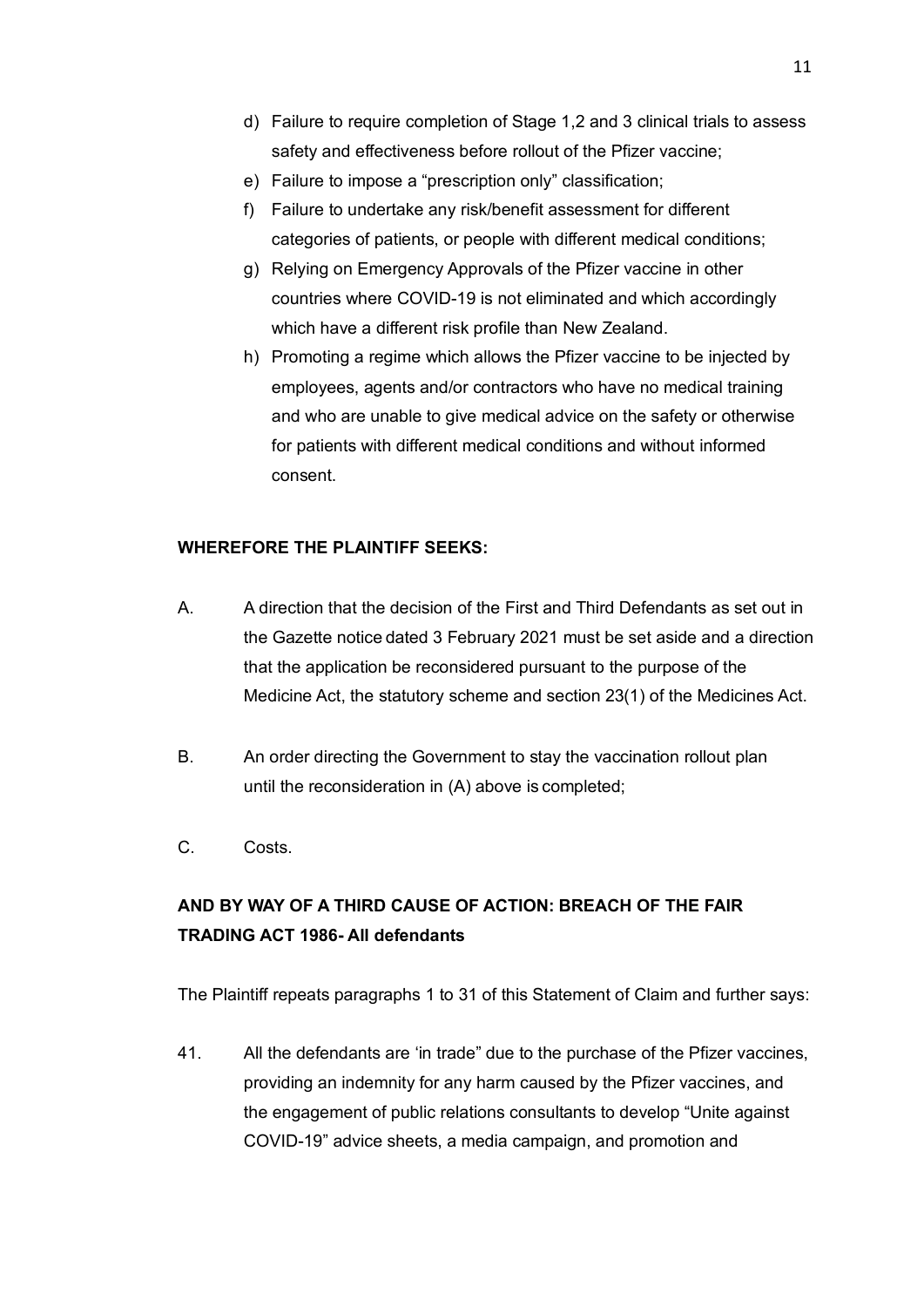advertising of the Pfizer vaccines widely in newspapers, radio and other media.

- 42. By their actions, including the representations referred to in the advertisements set out in paragraph 28 of this claim and in the following particulars, the Second, Fourth, Fifth and Sixth Defendants, in promoting the vaccine rollout plan and the uptake of the Pfizer vaccine, have engaged in conduct which is misleading or deceptive, or likely to mislead or deceive:
- 43. Particulars of misleading and deceptive representations based on representation set out in paragraph 28 of this claim:

## **a. In breach of s20(3) of the Medicines Act:**

**i.** Claiming in a Ministry of Health document headed "Getting your COVID-19 vaccine: what to expect" states: "Safety - Medsafe only grants consent for a vaccine to be used in New Zealand once they are satisfied its safe and effective enough to use";

## **b. In relation to the claim the vaccine is safe:**

- i. The Pfizer vaccine has only provisional consent for use subject to s23(1) ofthe Medicines Act, and does not have approval by Medsafe;
- ii. The Medicines Act at Section 20(3) states "No consent given under this section shall be deemed to warrant the safety or efficacy of the medicine to which the consent relates";
- iii. The Pfizer vaccine does not have FDA approval;
- iv. The clinical trials for the Pfizer vaccine are not due for completion until 2023;
- v. The focus in the limited initial stage 1 and 2 clinical trials on healthy people;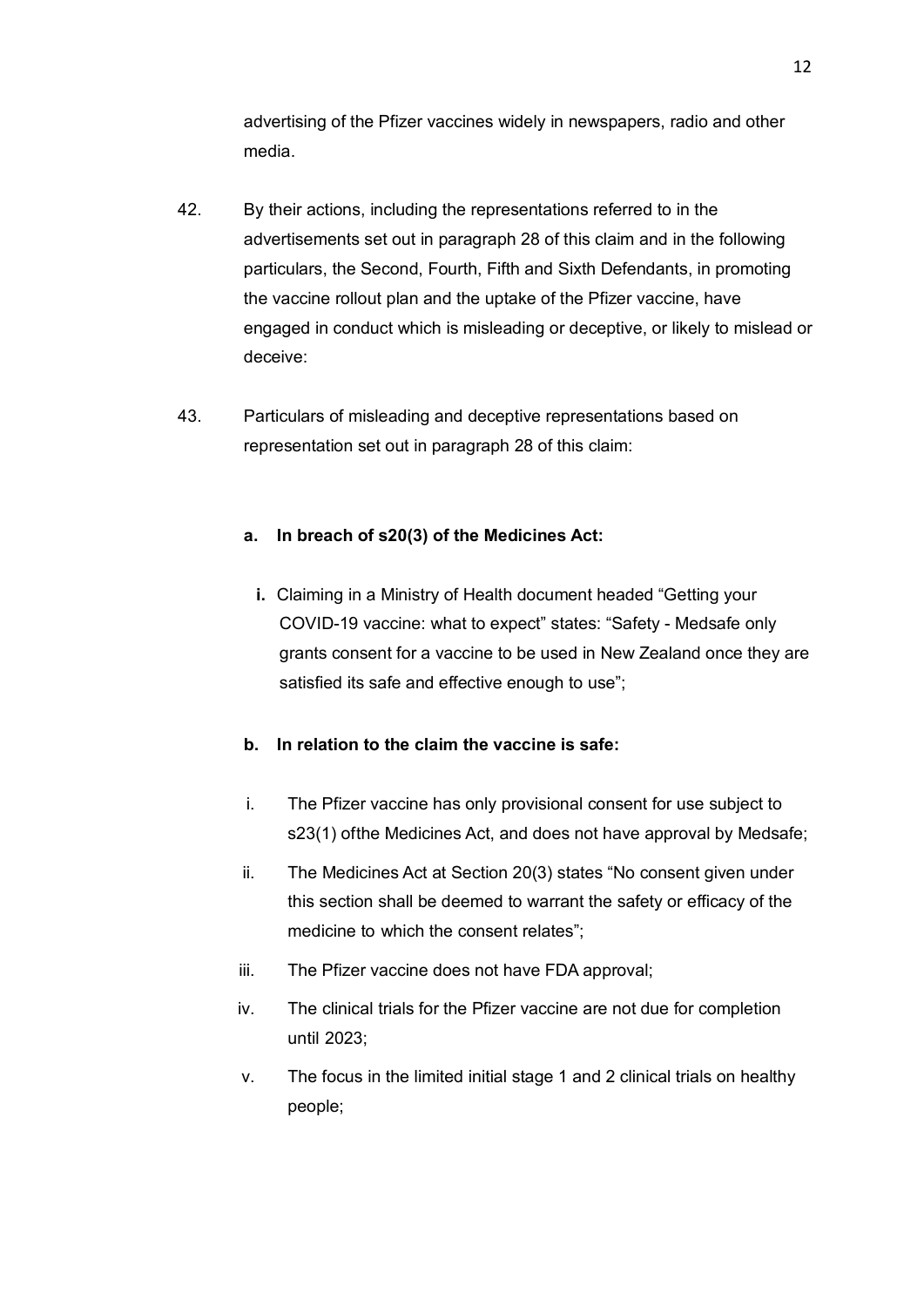- vi. The lack of any coherent research of the effect on or risks for use on elderly or immuno-compromisedpeople, pregnant women or people using medications;
- vii. The lack of research or analysis on the pharmokinetics or pharmodynamics to explain which parts of the body may be affected by the injected mRNA, different side effects which may be experienced, how long it continues to make Spike protein in different individuals or different parts of the body; orthe breakdown products of the mRNA;
- viii. The lack of research on the effects if mRNA is damaged or contaminated during production, transportation or preparation for injection, including by temperature changes or by excessive shaking;
- ix. The absence of evidence that the 58 questions asked by Medsafe have been satisfactorily answered or those answers have been analysed to ensure that the concept, manufacture and production and rollout of the Pfizer vaccine is safe;
- x. The documentation proved by the importer Pfizer NZ Ltd to Medsafe andpublished on Medsafe's website identifies considerable further research which is required to better assess safety;
- xi. The VAERS register of vaccine Adverse effects Reports administered by the US government includes reference to many thousands of reports of deaths and serious and less serious adverse effects reported after receipt of the Pfizer "Comirnaty" vaccine.

## **c. Particulars in relation to the representation that the vaccine is effective:**

- i. A Ministry of Health document headed "Getting your COVID-19 vaccine: what to expect" states that "We don't yet know if it [the Pfizer vaccine] will stop you from catching or passing on the virus".
- ii. The absence of evidence of how long any protection will last and how often follow up vaccines will be required.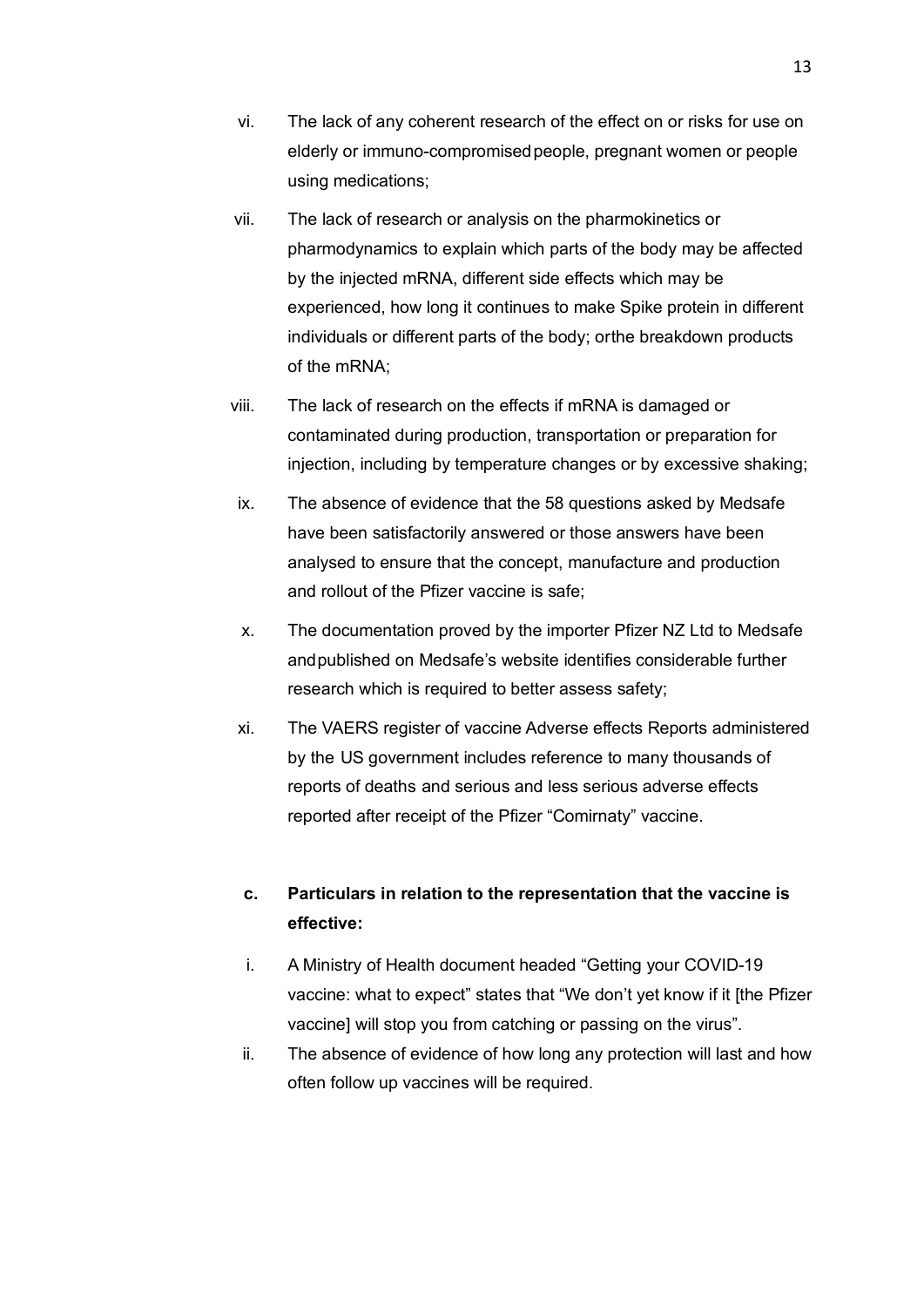### **WHEREFORE THE PLAINTIFF SEEKS**

- A. Interim and/or final orders directing that the Defendants cease making any further misleading and deceptive claims;
- B. An order directing the Defendants to issue a corrective statements;
- C. An order that the Defendants deliver up for destruction on oath all materials featuring advertising as aforementioned.
- D. Costs.

## **AND BY WAY OF A FOURTH CAUSE OF ACTION: BREACH OF THE NEW ZEALAND BILL OF RIGHTS ACT 1990- All defendnats**

The Plaintiff repeats the foregoing and further says:

- 44. All the defendants are bound by the NZ Bill of Rights Act.
- 45. The purpose of the New Zealand Bill of Rights Act 1990 ("**NZBORA"**) is to affirm New Zealand's commitment to protect and promote human rights and fundamental freedoms and to affirm New Zealand's commitment to the International Covenant on Civil and Political Rights 1966.
- 46. NZBORA at section 10, confirms everyone has the right not to be subjected to medical or scientific experimentation.
- 47. NZBORA at section 11 confirms everyone has the right to refuse medical treatment.
- 48. NZBORA at section 13 conforms everyone has the right to freedom of thought, conscience, religion and belief and to hold opinions without interference.
- 49. The Government campaign:
	- a) promotes the vaccination of all New Zealanders aged 16 and over with the experimental Pfizer vaccine;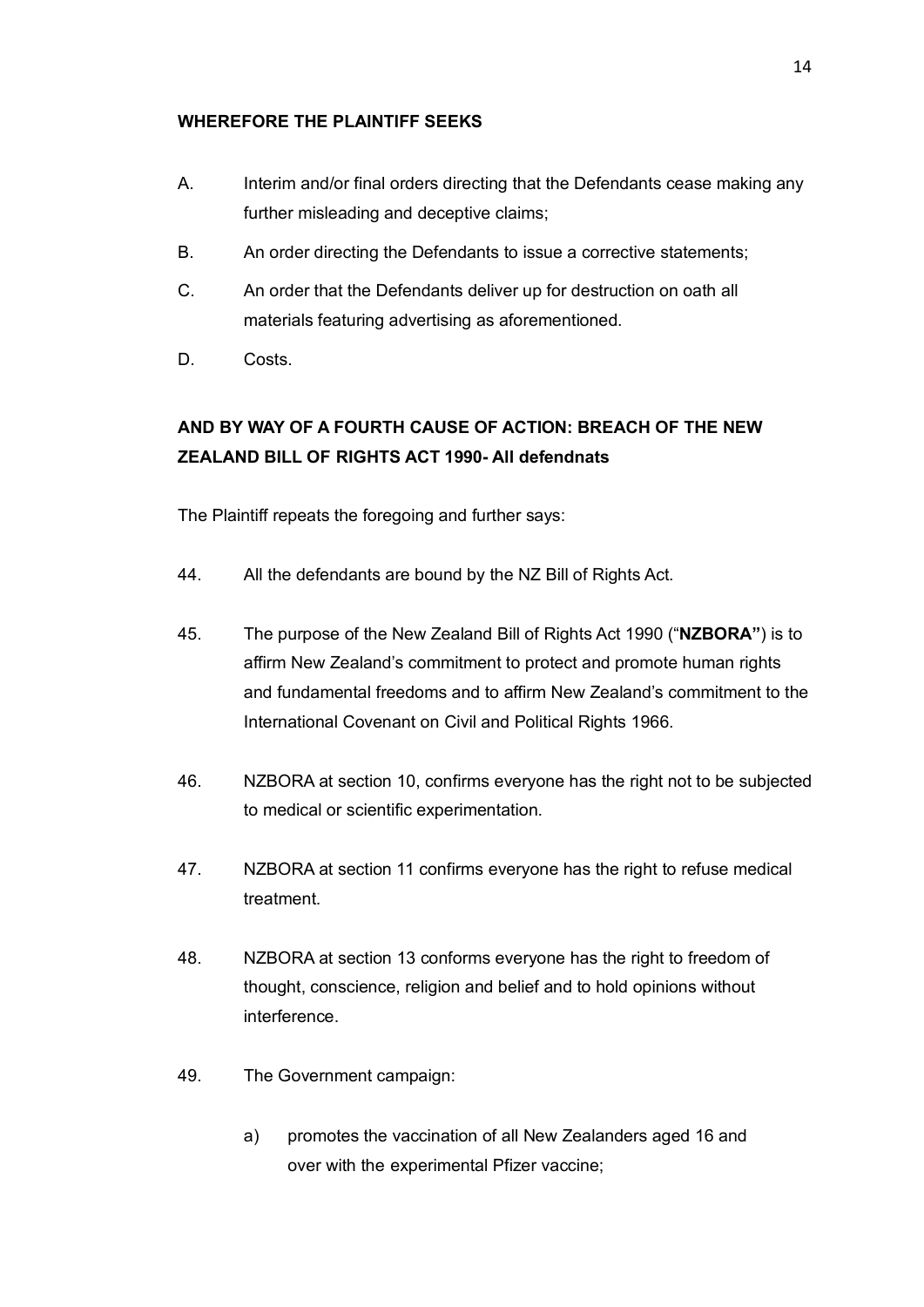- b) represents that it is the single source of truth;
- c) seeks to close down alternative views which challenge the necessity or safety orefficacy of the Pfizer vaccine;
- d) pressures employees to accept this vaccination under threat of loss of their employment or income;
- 50. The Government campaign is in breach of sections 10, 11 and 13 of the NZBORA.

## **WHEREFORE THE PLAINTIFF SEEKS:**

- A. An Order directing that the Government's vaccination rollout plan breaches the New Zealand Bill of Rights Act 1990.
- B. An order directing the Defendants to issue a corrective statement.
- C. A public apology on national television at the time of the usual press briefing.
- D. Costs

# **AND BY WAY OF A FIFTH CAUSE OF ACTION: BREACH OF THE HEALTH AND DISABILITY COMMISSIONER ACT 1994 against the Sixth Defendant**

The Plaintiff repeats paragraphs 1 to 31 of this Statement of Claim and further says:

- 51. The Code of Health and Disability Services Consumers' Rights **('the Code")** is a regulation made pursuant to the Health and Disability Commissoner Act 1994.
- 52. The Code specifies the duties and rights of health consumers and health providers. These rights include inter alia:

*Right 5: Right to Effective communication Right 6: Right to be fully informed Right 7: Right to make an informed choice and give informed consent*